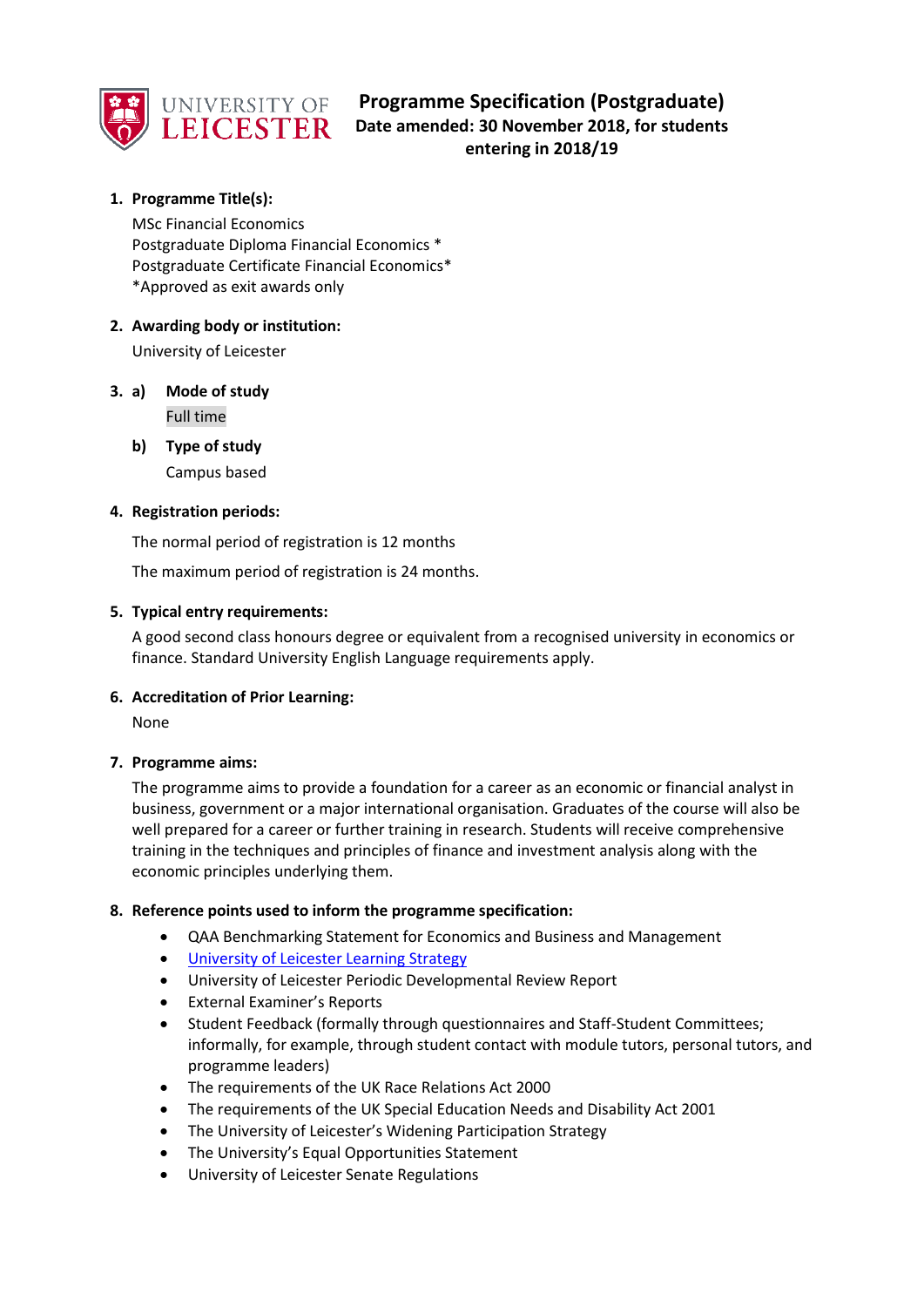## **9. Programme Outcomes:**

|            | <b>Intended Learning Outcomes</b>                                                                                                             | <b>Teaching and Learning</b>                                                         | <b>How Demonstrated?</b>                                                                            |  |  |
|------------|-----------------------------------------------------------------------------------------------------------------------------------------------|--------------------------------------------------------------------------------------|-----------------------------------------------------------------------------------------------------|--|--|
|            |                                                                                                                                               | <b>Methods</b>                                                                       |                                                                                                     |  |  |
|            | (a) Subject and Professional skills                                                                                                           |                                                                                      |                                                                                                     |  |  |
|            |                                                                                                                                               | <b>Knowledge</b>                                                                     |                                                                                                     |  |  |
| <b>MSc</b> | Discuss and critique major areas of<br><b>Financial Economics.</b><br>Ability to explain how these concepts<br>relate to real world problems. | Lectures, seminars, problem<br>classes, computer classes and<br>coursework feedback. | Examinations, projects,<br>problem classes, formative<br>and summative coursework,<br>dissertation. |  |  |
| PGDip      | Discuss and critique major areas of<br><b>Financial Economics.</b><br>Ability to explain how these concepts<br>relate to real world problems. | Lectures, seminars, problem<br>classes, computer classes and<br>coursework feedback. | Examinations, projects,<br>problem classes, formative<br>and summative coursework.                  |  |  |
| PGCert     | Discuss major areas of Financial<br>Economics.<br>Ability to explain how these concepts<br>relate to real world problems.                     | Lectures, seminars, problem<br>classes, computer classes and<br>coursework feedback. | Examinations, projects,<br>problem classes, formative<br>and summative coursework.                  |  |  |
|            |                                                                                                                                               | <b>Concepts</b>                                                                      |                                                                                                     |  |  |
| <b>MSc</b> | Explain and discuss key concepts of<br><b>Financial Economics.</b>                                                                            | Lectures, seminars, problem<br>classes, computer classes and<br>coursework feedback. | Examinations, projects,<br>problem classes, formative<br>and summative coursework,<br>dissertation. |  |  |
| PGDip      | Explain and discuss key concepts of<br><b>Financial Economics.</b>                                                                            | Lectures, seminars, problem<br>classes, computer classes and<br>coursework feedback. | Examinations, projects,<br>problem classes, formative<br>and summative coursework.                  |  |  |
| PGCert     | Explain key concepts of Financial<br>Economics.                                                                                               | Lectures, seminars, problem<br>classes, computer classes and<br>coursework feedback. | Examinations, projects,<br>problem classes, formative<br>and summative coursework.                  |  |  |
|            |                                                                                                                                               | <b>Techniques</b>                                                                    |                                                                                                     |  |  |
| MSc        | Describe and apply the techniques<br>central to modern financial economics.<br>Explain how and when the key<br>techniques may be applied.     | Lectures, seminars, problem<br>classes, computer classes and<br>coursework feedback. | Examinations, projects,<br>problem classes, formative<br>and summative coursework,<br>dissertation. |  |  |
| PGDip      | Describe and apply the techniques<br>central to modern financial economics.<br>Explain how and when the key<br>techniques may be applied.     | Lectures, seminars, problem<br>classes, computer classes and<br>coursework feedback. | Examinations, projects,<br>problem classes, formative<br>and summative coursework.                  |  |  |
| PGCert     | Describe the techniques central to<br>modern financial economics.<br>Explain how and when the key<br>techniques may be applied.               | Lectures, seminars, problem<br>classes, computer classes and<br>coursework feedback. | Examinations, projects,<br>problem classes, formative<br>and summative coursework.                  |  |  |
|            |                                                                                                                                               | <b>Critical analysis</b>                                                             |                                                                                                     |  |  |
| MSc        | Critically evaluate financial and<br>economic theories and arguments and<br>apply them to current situations.                                 | Lectures, seminars, problem<br>classes, computer classes and<br>presentations.       | Examinations, projects,<br>problem classes, formative<br>and summative coursework,<br>dissertation. |  |  |
| PGDip      | Critically evaluate financial and<br>economic theories and arguments and<br>apply them to current situations.                                 | Lectures, seminars, problem<br>classes, computer classes and<br>presentations.       | Examinations, projects,<br>problem classes, formative<br>and summative coursework.                  |  |  |
| PGCert     | Describe financial and economic<br>theories and arguments and apply them<br>to current situations.                                            | Lectures, seminars, problem<br>classes, computer classes and<br>presentations.       | Examinations, projects,<br>problem classes, formative<br>and summative coursework.                  |  |  |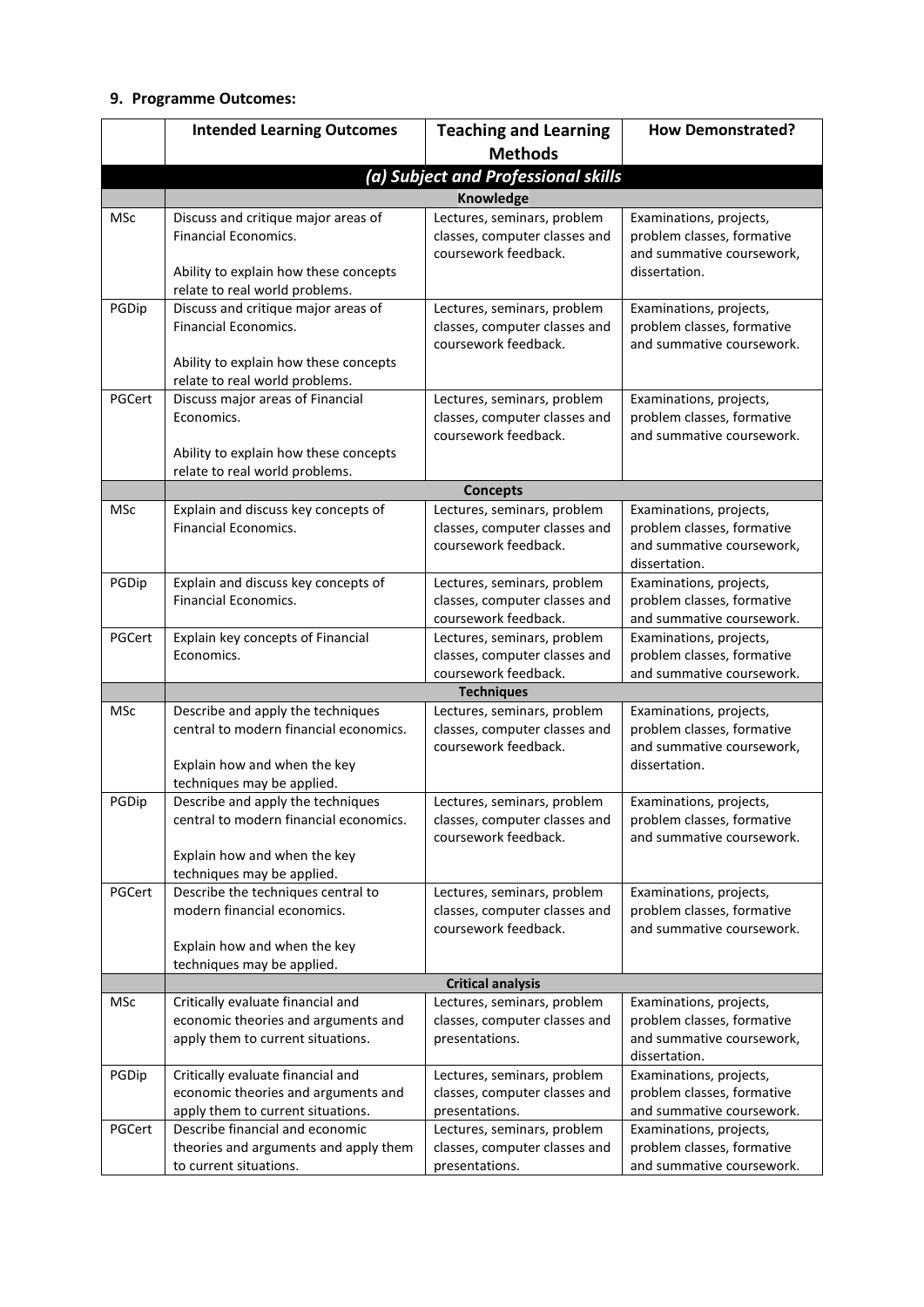|            | <b>Intended Learning Outcomes</b>                                                                                                                                                                        | <b>Teaching and Learning</b>                                                                                         | <b>How Demonstrated?</b>                                                                            |
|------------|----------------------------------------------------------------------------------------------------------------------------------------------------------------------------------------------------------|----------------------------------------------------------------------------------------------------------------------|-----------------------------------------------------------------------------------------------------|
|            |                                                                                                                                                                                                          | <b>Methods</b>                                                                                                       |                                                                                                     |
|            |                                                                                                                                                                                                          | Presentation                                                                                                         |                                                                                                     |
| <b>MSc</b> | Produce clear and concise analysis and<br>results for financial economic problems.<br>Communicate results of independent<br>research and problem solution in both<br>oral and written form.              | Lectures, seminars, problem<br>classes, computer classes and<br>coursework feedback.                                 | Examinations, projects,<br>problem classes, formative<br>and summative coursework,<br>dissertation. |
| PGDip      | Produce analysis and results for<br>financial economic problems.<br>Communicate results of independent<br>research and problem solution in both<br>oral and written form.                                | Lectures, seminars, problem<br>classes, computer classes and<br>coursework feedback.                                 | Examinations, projects,<br>problem classes, formative<br>and summative coursework.                  |
| PGCert     | Produce clear and concise analysis and<br>results for financial economic problems.<br>Communicate results of independent<br>research and problem solution in both<br>oral and written form.              | Lectures, seminars, problem<br>classes, computer classes and<br>coursework feedback.<br><b>Appraisal of evidence</b> | Examinations, projects,<br>problem classes, formative<br>and summative coursework.                  |
| MSc        | Analyse and draw appropriate                                                                                                                                                                             | Lectures, seminars, problem                                                                                          | Examinations, projects,                                                                             |
|            | conclusions from financial and economic<br>data.<br>Assess problems and apply appropriate                                                                                                                | classes, computer classes and<br>coursework feedback.                                                                | problem classes, formative<br>and summative coursework,<br>dissertation.                            |
|            | techniques associated with financial and<br>economic analysis.                                                                                                                                           |                                                                                                                      |                                                                                                     |
|            | Critically appraise relevant economic<br>and financial research.                                                                                                                                         |                                                                                                                      |                                                                                                     |
| PGDip      | Analyse and draw conclusions from<br>financial and economic data.<br>Assess problems and apply appropriate<br>techniques associated with financial and<br>economic analysis.                             | Lectures, seminars, problem<br>classes, computer classes and<br>coursework feedback.                                 | Examinations, projects,<br>problem classes, formative<br>and summative coursework.                  |
|            | Critically appraise relevant economic<br>and financial research.                                                                                                                                         |                                                                                                                      |                                                                                                     |
| PGCert     | Analyse financial and economic data.<br>Assess problems and apply appropriate<br>techniques associated with financial and<br>economic analysis.<br>Describe relevant economic and<br>financial research. | Lectures, seminars, problem<br>classes, computer classes and<br>coursework feedback.                                 | Examinations, projects,<br>problem classes, formative<br>and summative coursework.                  |
|            |                                                                                                                                                                                                          | (b) Transferable skills                                                                                              |                                                                                                     |
|            |                                                                                                                                                                                                          | <b>Research skills</b>                                                                                               |                                                                                                     |
| <b>MSc</b> | Ability to formulate problems, collect<br>and analyse data, estimate relationships<br>and test hypothesis.                                                                                               | Lectures, seminars, problem<br>classes, computer classes.                                                            | Examinations, projects,<br>problem classes, formative<br>and summative coursework,<br>dissertation. |
| PGDip      | Ability to formulate problems, collect<br>and analyse data, estimate relationships<br>and test hypothesis.                                                                                               | Lectures, seminars, problem<br>classes, computer classes.                                                            | Examinations, projects,<br>problem classes, formative<br>and summative coursework.                  |
| PGCert     | Ability to formulate problems, collect<br>data, estimate relationships and test<br>hypothesis.                                                                                                           | Lectures, seminars, problem<br>classes, computer classes.                                                            | Examinations, projects,<br>problem classes, formative<br>and summative coursework.                  |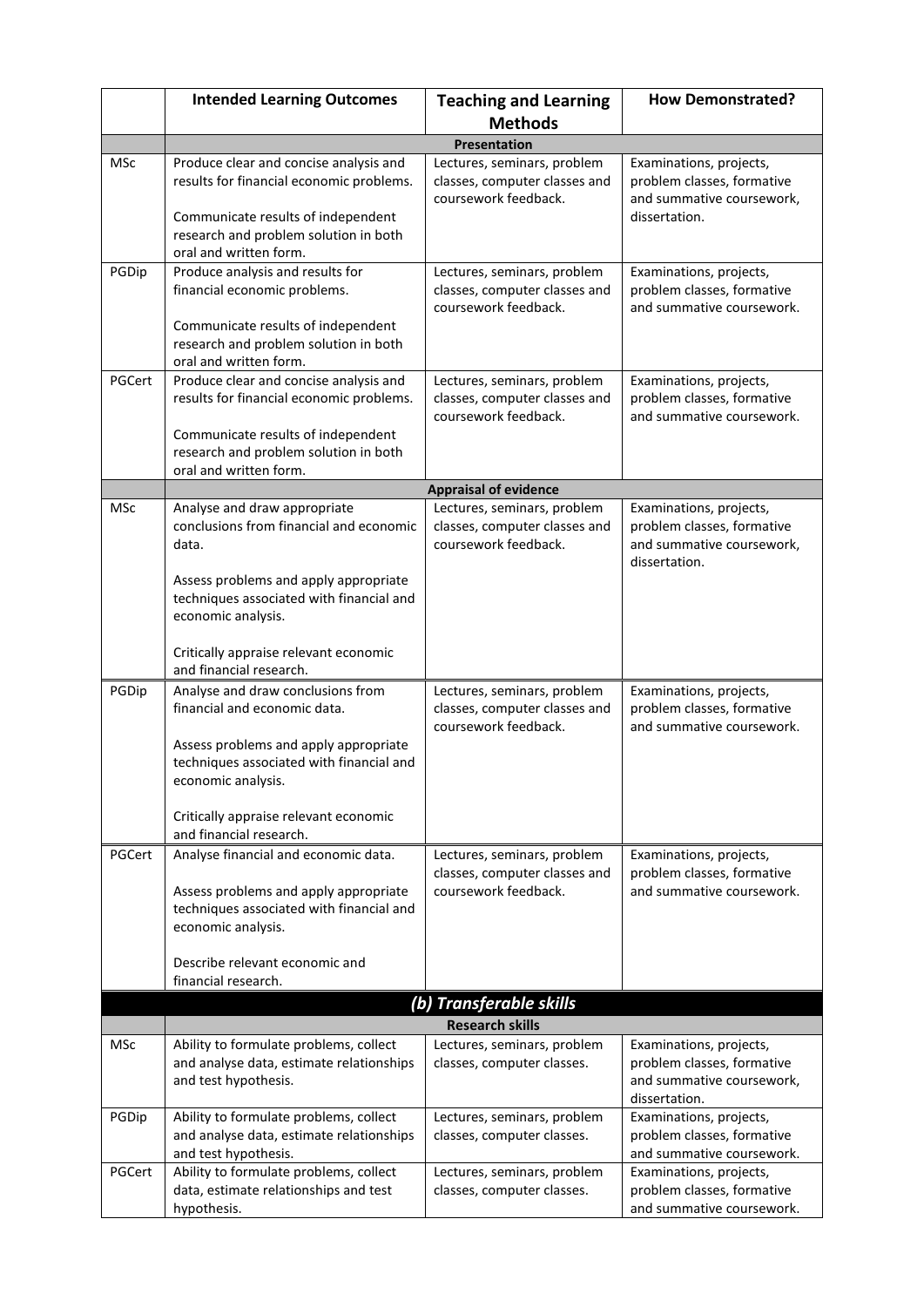|            | <b>Intended Learning Outcomes</b>                                                 | <b>Teaching and Learning</b>                              | <b>How Demonstrated?</b>                              |  |
|------------|-----------------------------------------------------------------------------------|-----------------------------------------------------------|-------------------------------------------------------|--|
|            |                                                                                   | <b>Methods</b>                                            |                                                       |  |
|            | <b>Communication skills</b>                                                       |                                                           |                                                       |  |
| <b>MSc</b> | Communicate effectively through both                                              | Lectures, seminars, problem                               | Examinations, projects,                               |  |
|            | written and oral channels to a variety of                                         | classes, computer classes.                                | problem classes, formative                            |  |
|            | audiences.                                                                        |                                                           | and summative coursework,                             |  |
|            |                                                                                   |                                                           | dissertation.                                         |  |
| PGDip      | Communicate effectively through both<br>written and oral channels to a variety of | Lectures, seminars, problem<br>classes, computer classes. | Examinations, projects,<br>problem classes, formative |  |
|            | audiences.                                                                        |                                                           | and summative coursework.                             |  |
| PGCert     | Communicate effectively through both                                              | Lectures, seminars, problem                               | Examinations, projects,                               |  |
|            | written and oral channels to a variety of                                         | classes, computer classes.                                | problem classes, formative                            |  |
|            | audiences.                                                                        |                                                           | and summative coursework.                             |  |
|            |                                                                                   | Data presentation                                         |                                                       |  |
| MSc        | Presentation of financial and economic                                            | Lectures, seminars, problem                               | Examinations, projects,                               |  |
|            | data and the results of analysis in both                                          | classes, computer classes,                                | problem classes, formative                            |  |
|            | oral and written form.                                                            | presentations.                                            | and summative coursework,<br>dissertation.            |  |
| PGDip      | Presentation of financial and economic                                            | Lectures, seminars, problem                               | Examinations, projects,                               |  |
|            | data and the results of analysis in both                                          | classes, computer classes,                                | problem classes, formative                            |  |
|            | oral and written form.                                                            | presentations.                                            | and summative coursework.                             |  |
| PGCert     | Presentation of financial and economic                                            | Lectures, seminars, problem                               | Examinations, projects,                               |  |
|            | data and the results of analysis in both                                          | classes, computer classes,                                | problem classes, formative                            |  |
|            | oral and written form.                                                            | presentations.                                            | and summative coursework.                             |  |
|            |                                                                                   | <b>Information technology</b>                             |                                                       |  |
| <b>MSc</b> | Use word processing in the preparation<br>of written work.                        | Lectures, seminars, problem<br>classes, computer classes. | Projects, problem classes,<br>formative and summative |  |
|            |                                                                                   |                                                           | coursework, dissertation.                             |  |
|            | Use the internet to access appropriate                                            |                                                           |                                                       |  |
|            | information.                                                                      |                                                           |                                                       |  |
|            |                                                                                   |                                                           |                                                       |  |
|            | Use spreadsheets for data presentation                                            |                                                           |                                                       |  |
|            | and analysis.                                                                     |                                                           |                                                       |  |
|            | Use specialist packages for statistical                                           |                                                           |                                                       |  |
|            | analysis.                                                                         |                                                           |                                                       |  |
| PGDip      | Use word processing in the preparation                                            | Lectures, seminars, problem                               | Projects, problem classes,                            |  |
|            | of written work.                                                                  | classes, computer classes.                                | formative and summative                               |  |
|            |                                                                                   |                                                           | coursework.                                           |  |
|            | Use the internet to access appropriate                                            |                                                           |                                                       |  |
|            | information.                                                                      |                                                           |                                                       |  |
|            | Use spreadsheets for data presentation                                            |                                                           |                                                       |  |
|            | and analysis.                                                                     |                                                           |                                                       |  |
|            |                                                                                   |                                                           |                                                       |  |
|            | Use specialist packages for statistical                                           |                                                           |                                                       |  |
|            | analysis.                                                                         |                                                           |                                                       |  |
| PGCert     | Use word processing in the preparation                                            | Lectures, seminars, problem                               | Projects, problem classes,                            |  |
|            | of written work.                                                                  | classes, computer classes.                                | formative and summative<br>coursework.                |  |
|            | Use the internet to access appropriate                                            |                                                           |                                                       |  |
|            | information.                                                                      |                                                           |                                                       |  |
|            |                                                                                   |                                                           |                                                       |  |
|            | Use spreadsheets for data presentation                                            |                                                           |                                                       |  |
|            | and analysis.                                                                     |                                                           |                                                       |  |
|            |                                                                                   |                                                           |                                                       |  |
|            | Use specialist packages for statistical<br>analysis.                              |                                                           |                                                       |  |
|            |                                                                                   |                                                           |                                                       |  |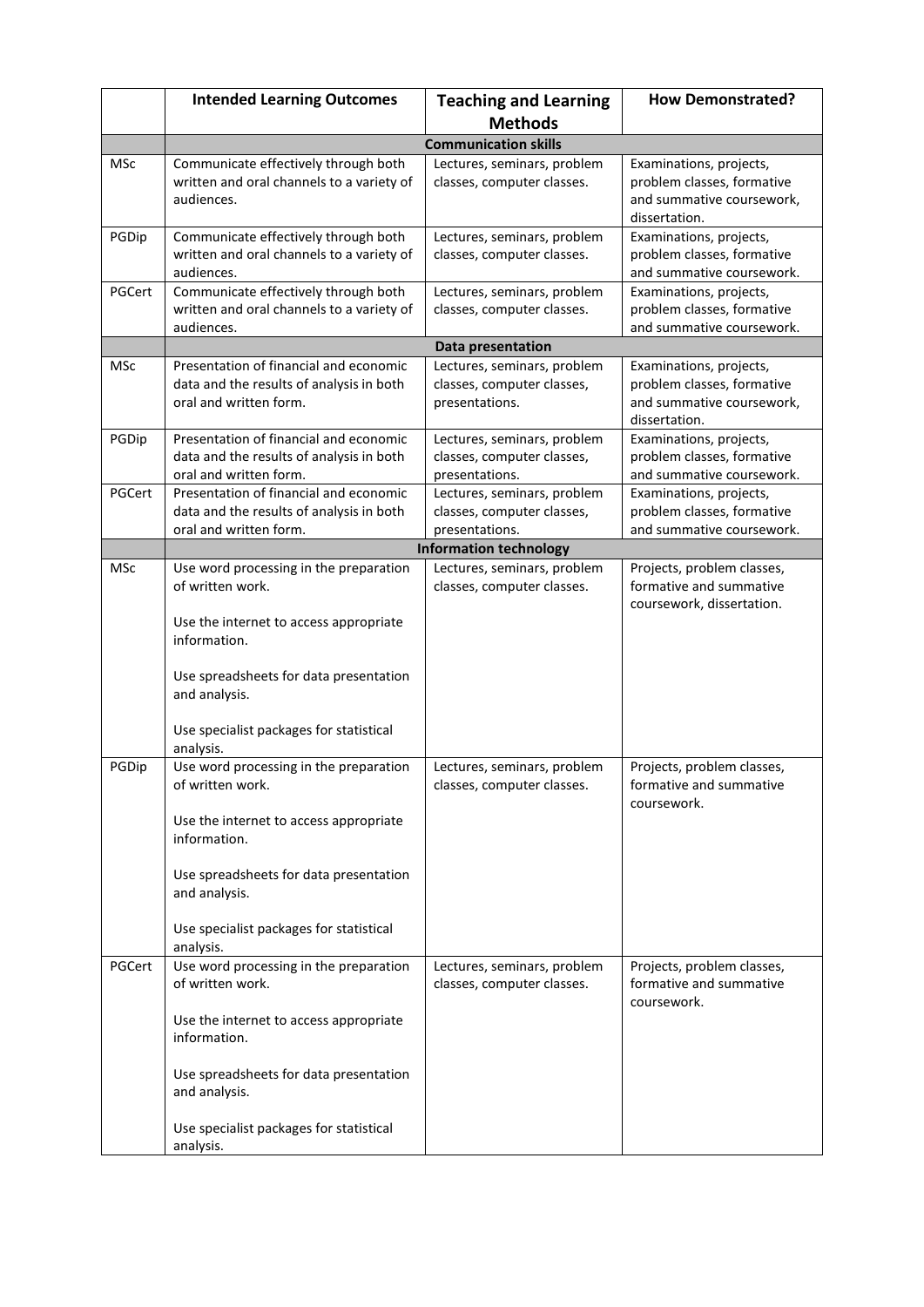|            | <b>Intended Learning Outcomes</b>                                                                                                           | <b>Teaching and Learning</b>                                                             | <b>How Demonstrated?</b>                                                                            |  |  |
|------------|---------------------------------------------------------------------------------------------------------------------------------------------|------------------------------------------------------------------------------------------|-----------------------------------------------------------------------------------------------------|--|--|
|            |                                                                                                                                             | <b>Methods</b>                                                                           |                                                                                                     |  |  |
|            | <b>Problem solving</b>                                                                                                                      |                                                                                          |                                                                                                     |  |  |
| <b>MSc</b> | Demonstrate problem formulation and<br>solution.                                                                                            | Lectures, seminars, problem<br>classes, computer classes,<br>independent and group work. | Examinations, projects,<br>problem classes, formative<br>and summative coursework,<br>dissertation. |  |  |
| PGDip      | Demonstrate problem formulation and<br>solution.                                                                                            | Lectures, seminars, problem<br>classes, computer classes,<br>independent and group work. | Examinations, projects,<br>problem classes, formative<br>and summative coursework.                  |  |  |
| PGCert     | Demonstrate problem formulation and<br>solution.                                                                                            | Lectures, seminars, problem<br>classes, computer classes,<br>independent and group work. | Examinations, projects,<br>problem classes, formative<br>and summative coursework.                  |  |  |
|            | <b>Working relationships</b>                                                                                                                |                                                                                          |                                                                                                     |  |  |
| <b>MSc</b> | Demonstrate ability to work with others<br>and contribute to group discussions.                                                             | Independent and group<br>coursework.                                                     | Group projects, problem<br>classes, formative and<br>summative coursework.                          |  |  |
| PGDip      | Demonstrate ability to work with others<br>and contribute to group discussions.                                                             | Independent and group<br>coursework.                                                     | Group projects, problem<br>classes, formative and<br>summative coursework.                          |  |  |
| PGCert     | Demonstrate ability to work with others<br>and contribute to group discussions.                                                             | Independent and group<br>coursework.                                                     | Group projects, problem<br>classes, formative and<br>summative coursework.                          |  |  |
|            |                                                                                                                                             | <b>Managing learning</b>                                                                 |                                                                                                     |  |  |
| <b>MSc</b> | Identify a credible research project and<br>plan and carry this out under light<br>supervision. Ability to carry out<br>coursework on time. | Lectures, seminars, problem<br>classes, computer classes,<br>independent and group work. | Projects, problem classes,<br>formative and summative<br>coursework, dissertation.                  |  |  |
| PGDip      | Ability to carry out coursework on time.                                                                                                    | Lectures, seminars, problem<br>classes, computer classes,<br>independent and group work. | Projects, problem classes,<br>formative and summative<br>coursework.                                |  |  |
| PGCert     | Ability to carry out coursework on time.                                                                                                    | Lectures, seminars, problem<br>classes, computer classes,<br>independent and group work. | Projects, problem classes,<br>formative and summative<br>coursework.                                |  |  |
|            | <b>Career management</b>                                                                                                                    |                                                                                          |                                                                                                     |  |  |
| <b>MSc</b> | Assess potential career pathways and<br>employers.                                                                                          | Lectures, seminars, and<br>presentations by appropriate<br>individuals.                  | Projects, problem classes,<br>formative and summative<br>coursework, dissertation.                  |  |  |
| PGDip      | Assess potential career pathways and<br>employers.                                                                                          | Lectures, seminars, and<br>presentations by appropriate<br>individuals.                  | Projects, problem classes,<br>formative and summative<br>coursework.                                |  |  |
| PGCert     | Assess potential career pathways and<br>employers.                                                                                          | Lectures, seminars, and<br>presentations by appropriate<br>individuals.                  | Projects, problem classes,<br>formative and summative<br>coursework.                                |  |  |

## **10. Special features:**

A large number of modules on this course are assessed predominantly by examination as due to the mathematical nature of this course this is the most appropriate assessment method to ensure fair and consistent assessment of financial and economic related content.

## **11. Indications of programme quality:**

- University Academic Review
- External examiners' reports

## **12. Scheme of Assessment**

As defined in Senate Regulation 6: Regulations governing Taught Postgraduate Programmes of Study (see [Senate Regulations\)](http://www2.le.ac.uk/offices/sas2/regulations/general-regulations-for-taught-programmes)